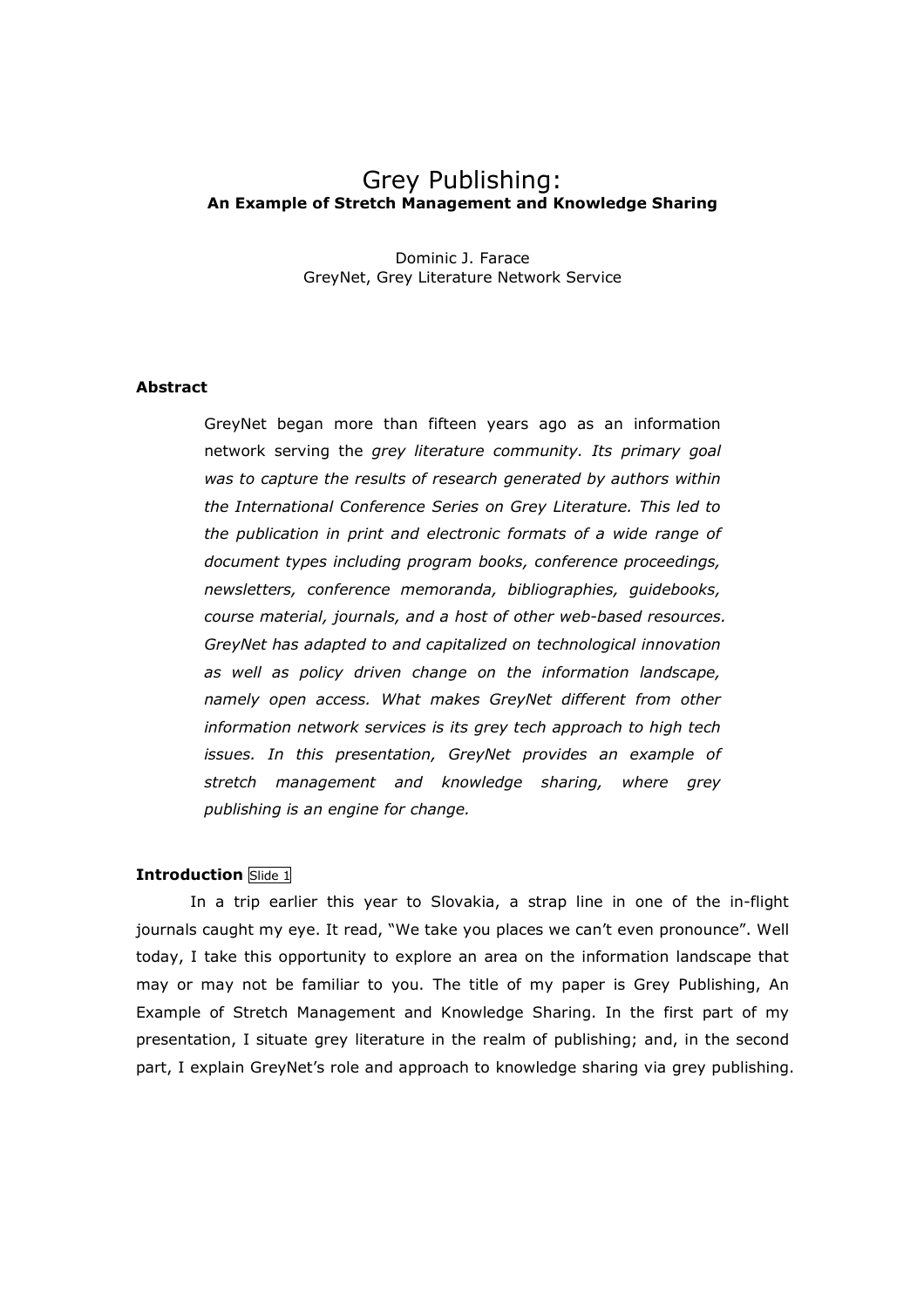### PART ONE

#### 1.1 Getting Control of Uncontrolled Terms Slide 2

Knowledge sharing begins with clear, accepted or at least conventional definitions of key terms. Through the years, a number of uncontrolled terms have been used to describe the phenomenon of grey literature. However, this has not really contributed to the understanding, use, and application of grey literature.

#### 1.2 Definitions Now in Place Slide 3

In 1997, the definition of grey literature often referred to as the 'Luxembourg Convention' took a sharp turn – emphasizing for the first time the supply side of grey literature i.e. its production and publication both in print and electronic formats. This break from the previous quarter century, which narrowly focused on the demand side and the problems of bibliographic control, indexing, cataloging and retrieval finally placed grey literature in a fuller perspective. And in 2004, an appendix was added to the definition in order to better distinguish grey from commercial publishing. The definition now reads, "Grey literature is that which is produced and distributed on all levels of government, academics, business and industry in electronic and print formats not controlled by commercial publishing *i.e.* where publishing is not the primary activity of the producing body".

The other key term in my presentation that requires definition is "stretch management". A term that came out of industry in the 1990's referring to extraordinary goals not only higher than the previous year, but goals that are sustainable.

### 1.3 The Supply-side of Grey Literature Slide 4

The rise of electronic publishing has changed the scale and diversity of grey literature facing librarians and other information professionals. With the emergence of new types of grey literature documents and the newfound awareness of organizations producing these documents that they also hold a role as publisher – even though their primary activity is not publishing – grey literature has risen to a level playing field on the information landscape.

The producers of grey literature often referred to as 'corporate authors' – a term found in the ISBD (International Standard Book Description) guidelines also has a tradition in the grey literature community. The term was adopted in the 1980's by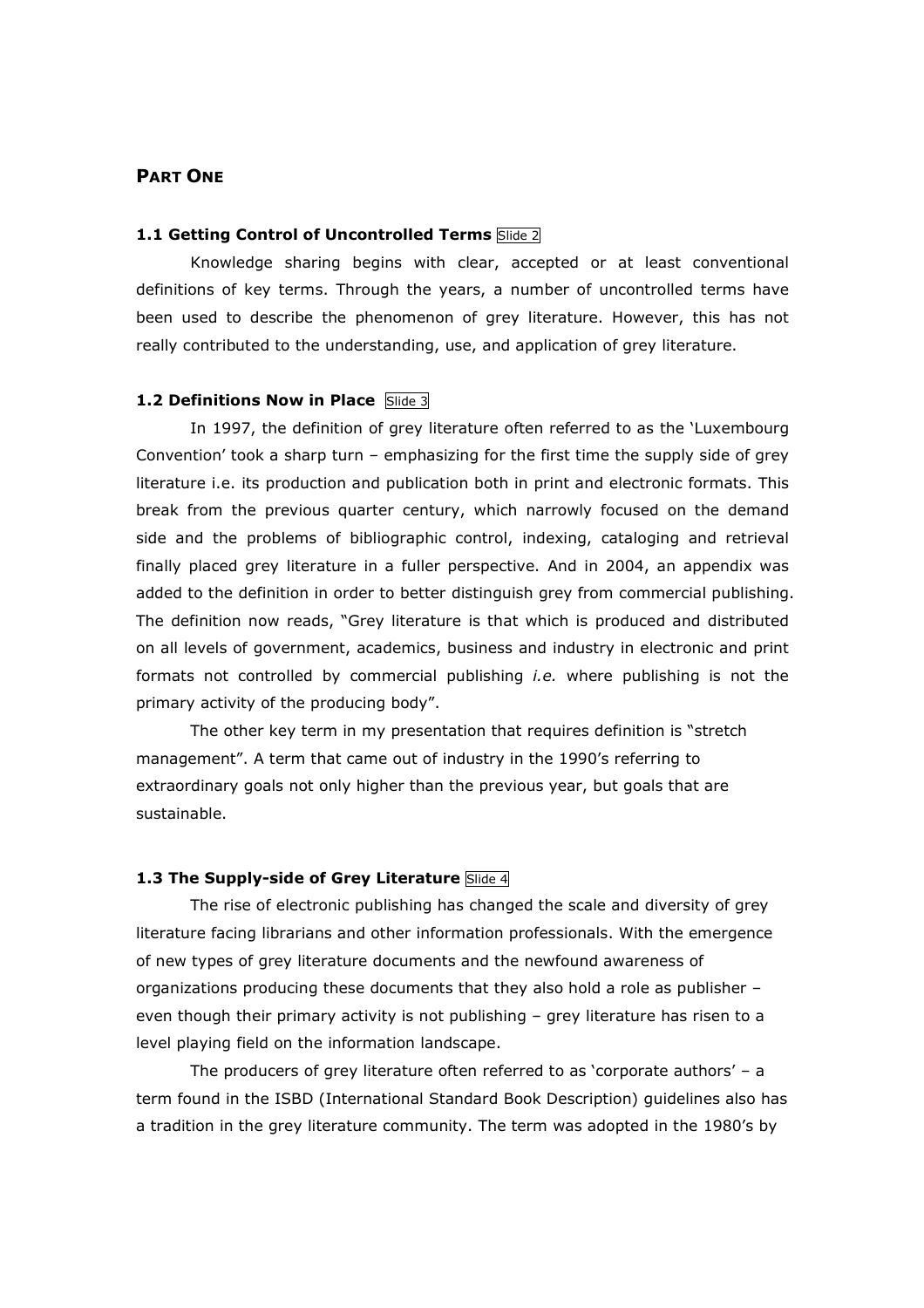SIGLE, System for Information on Grey Literature in Europe, and became a required field for record entry.

On this slide, domain extensions are used to give some examples of grey publishers in the various sectors of government, academics, business, industry, and other types of organizations.

### 1.4 Recognizing Grey Document Types Slide 5

It is good to be aware of the fact that there are well over a hundred types of recognized grey literature documents. Most of us are familiar with the traditional types such as reports, theses, and conference proceedings. However, with the rise of internet and electronic publishing, newer types have appeared and continue to do so. In a recent study (Artus, 2004), we see that journals and journal articles are also types of grey literature. In fact these are two of the fastest growing. One of the reasons why journal and journal articles may not have earlier been recognized as grey literature was due to SIGLE's failure to include them on their record template. The further use of domain extensions on this slide offers examples of document types often associated with specific sectors of the grey literature community.

Furthermore, it is the grey publishers or corporate authors, who are responsible for the review process to which grey literature must adhere. And, in this way, they stand as guarantee for the quality of the document, the collection, the database, and/or repository in which the document belongs. Standards used in the review process apply to both the content and format of the documents and these must be made available to the (net)users. This is an important step in knowledge sharing.

# PART TWO

#### 2.1 The GL-Conference Series and Knowledge Sharing Slide 6

GreyNet was founded in 1992 just prior to the Call-for-papers issued in line with the First International Conference on Grey Literature. It's primary goal was and still is to capture the results of research generated by authors in the GL-Conference Series - making them further available to the international grey literature community. Without the conference series there would be no GreyNet and this paper contends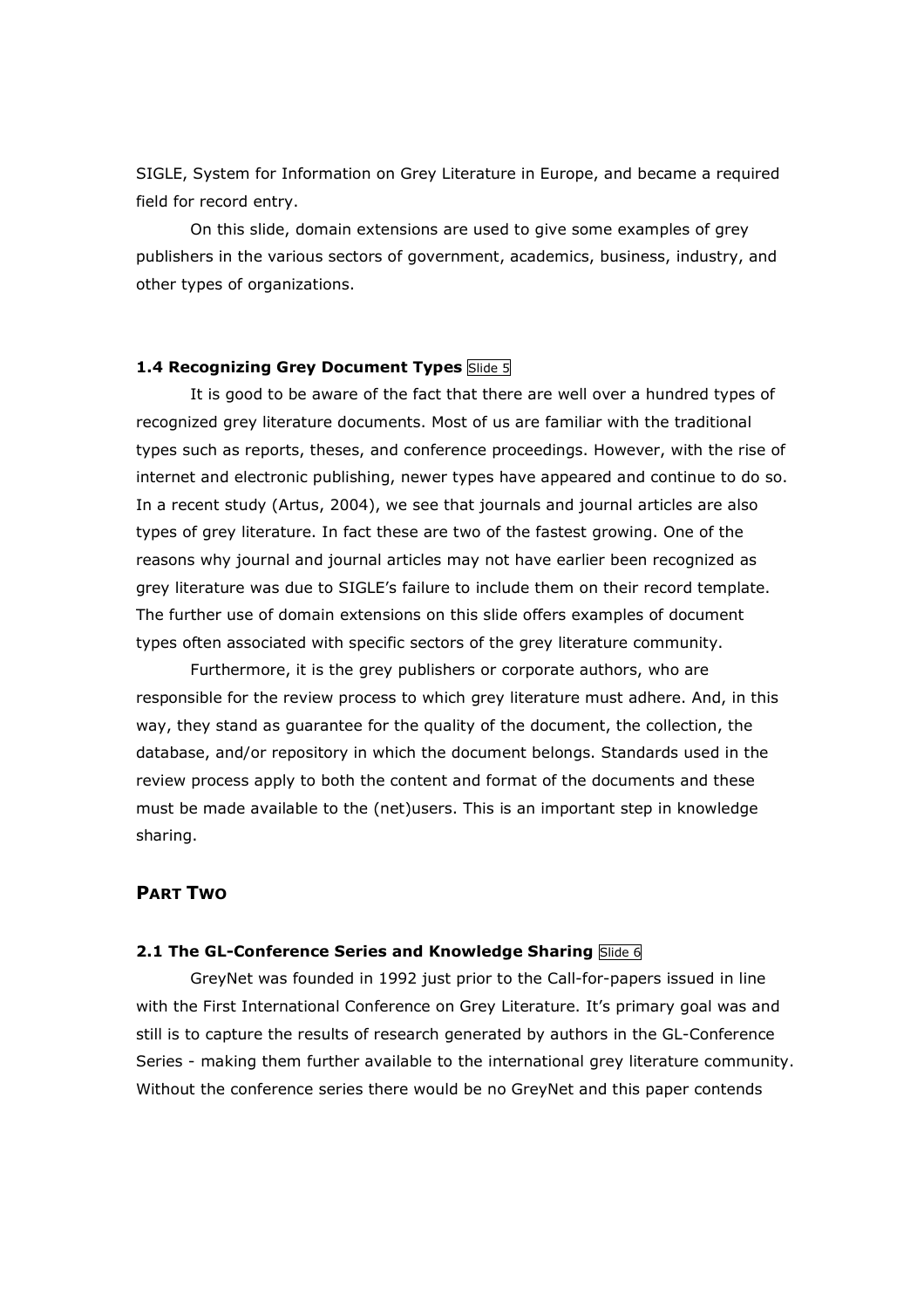that without the infrastructure and work of GreyNet, there would be no international conference series on grey literature.

In its approach to grey literature, GreyNet applies the principle of 'stretch management' linked to knowledge sharing – where goals become incrementally higher than in previous years, but in a network where they are sustained and sustainable over an indefinite period of time both practitioner and researcher alike.

### 2.2 Primary and Secondary Publications Slide 7

GreyNet as corporate author and grey publisher has a policy in place for its primary publications, namely the conference papers, proceedings, the journal and journal articles - these de facto being the full-text documents. However, GreyNet also seeks to capture and publish - according to its means - other factual and documentary information via available publishing channels. These are referred to as secondary publications, some examples of which are biographical notes, bibliographic records, metadata, abstracts, datasets, PowerPoints, etc.

Actually, GreyNet is focused both on primary and secondary publications issuing from the GL-Conference Series. Together, they form the 'enriched publication', which encompasses more than the full-text document. Enriched publication provides a far more reaching demonstration of the value chain in publishing. Here, the principle of stretch management is applied. And, in order to do so, GreyNet has opened and expanded its corporate authorship to include associate members, who stand as guarantee for GreyNet's enriched publications. GreyNet has likewise entered into partnerships and licensing agreements with major players on the information landscape in order to sustain its publishing arm.

#### 2.2 GreyNet Publications in Print and Electronic Formats Slide 8

On this slide, you have an overview of GreyNet's print and electronic publications – all of which are serials – appearing annually, tri-annually, bi-monthly, or upon demand. Further on the slide, you will find a number of web based resources that require periodic editing and updating. These include: the GreySource Index, a Selection of Web-based Resources in Grey Literature; the GreyText Archive, an Inhouse archive of documents on grey literature, and a WHOIS in Grey Literature.

More recently, GreyNet has become open access compliant via the OpenSIGLE Repository. In 2008, GreyNet's conference preprints from 2003-2007 along with their metadata records and other secondary publications linked to the